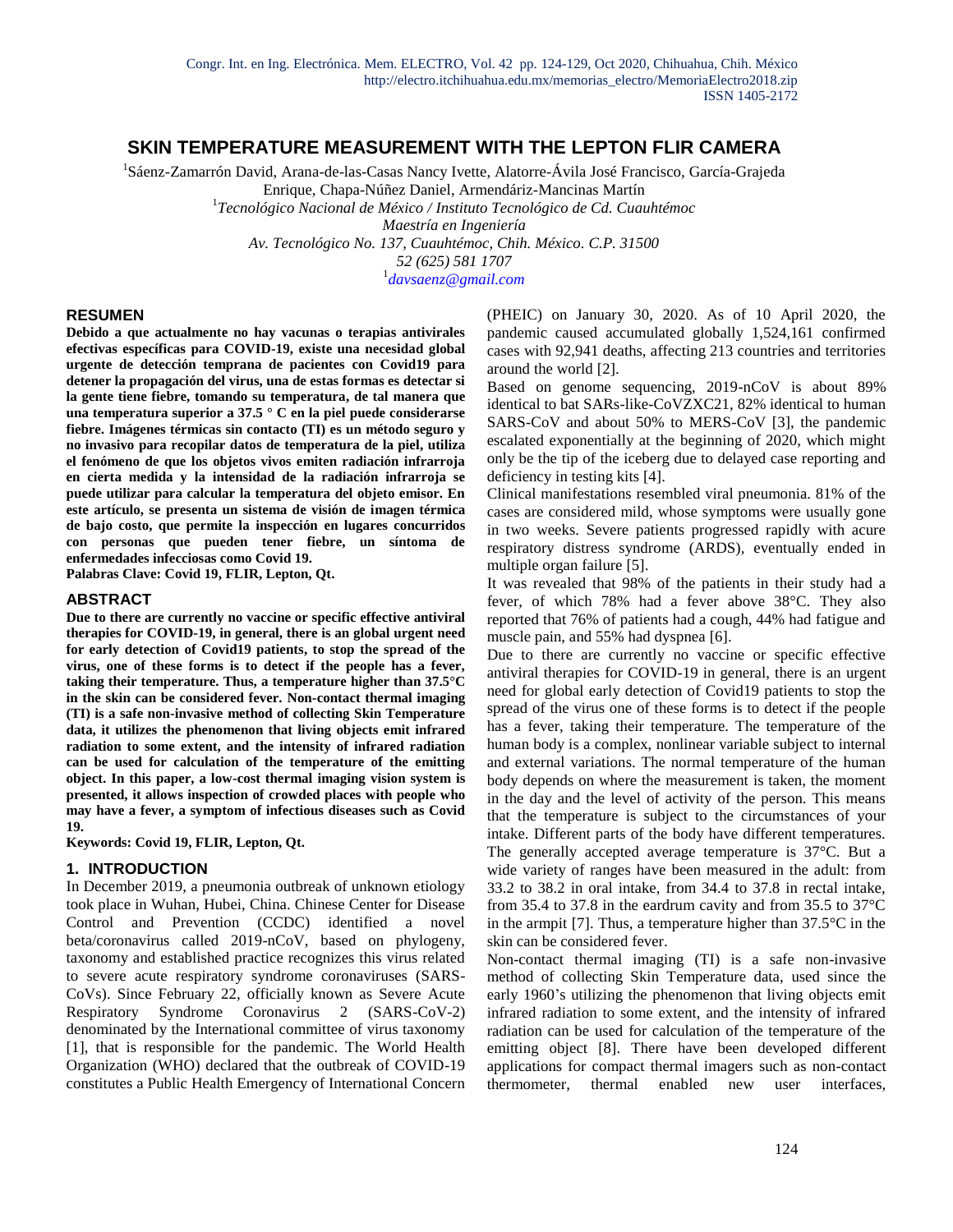spectroscopy, people counting, Internet of Things (IOT), Firefighting, Animal Care, and Electronic System Troubleshooting as stated in [9].

Nowadays several studies use low-cost infrared cameras to obtain thermal images with the objective to obtain corporal temperature [10]-[15].

It was concluded that low-cost infrared cameras like the FLIR ONE IR  $2<sup>nd</sup>$  generation camera performance does not comply with the required standards for clinical use, recommending that the information provided by these imaging systems should only be taken into account for monitoring purposes and not as an input for diagnostic judgments [16].

FLiR Camera (Forward Looking InfraRed) Lepton 2.5 is a radiometric-capable LWIR camera solution that is smaller than a coin in weight and is one-tenth the cost of traditional IR cameras. Using an active 80x60 pixel focal plane array, Lepton integrates easily with native mobile devices and other electronic devices such as an IR sensor or thermal imager. Radiometric Lepton captures accurate, calibrated, non-contact temperature data at every pixel in every image. It has an effective frame rate of 8.6 Hz, a longwave infrared spectral range, 8 µm to 14 µm, also an automatic temperature compensation with a sensitivity of .05 °C, with video over SPI. The optimal temperature range is -10 °C to + 65 °C [17].

In this paper, a low-cost thermal imaging vision system is presented, it allows inspection of crowded places with people who may have a fever, a symptom of infectious diseases such as Covid 19.

# **2. FLIR LEPTON CAMERA & RASPBERRY PI**

The FLIR Lepton thermal imager is compatible with standard communications interfaces SPI (Serial Peripheral Interface), I<sup>2</sup>C (Inter Integrated Circuit) and MIPI (Mobile Industry Processor Interface). FLIR Lepton uses SPI and MIPI to send images, while  $I^2C$  is used to control camera settings. In this way, it is possible to modify its configuration without interrupting the taking of images by using two different protocols. See Figure 1.



*Fig. 1 Lepton FLIR camera.*

**2.1 Raspberry Pi**

Given the proliferation of smartphones, the idea of holding in one hand computers that are capable of performing billions of instructions per second is easy to take for granted, but the fact that you can modify the hardware and software of such small yet powerful devices and adapt them to suit your own needs and create your own inventions is very attractive. This is the success behind the low-cost system on chip (SoC) Raspberry Pi platform [18] [19]. Figure 2 shows RPi card.



*Fig. 2 Raspberry Pi.*

## **2.2 Communication Interface**

SPI is defined as a synchronous communications protocol, that is, the synchronization and transmission of data is regulated by a clock signal. In this protocol there is always a master device (in this case the Raspberry Pi board), which controls a series of slave devices. Typically, 4 lines or signals are defined in this protocol:

MISO (Master In Slave Out). The line through which the slave sends data to the master.

MOSI (Master Out Slave In). It is the line through which the master sends data to the slaves.

SCK (Serial Clock). It is the clock signal that synchronizes the data transmission and is generated by the master.

SS (Slave Select). It is the pin through which the master selects a slave to communicate with him. When the SS pin is in the LOW or "0" state, communication with the master occurs.

## **2.3 Connection**

FLIR Lepton camera can be connected to the Raspberry Pi embedded system. For the connection of the FLIR Lepton 80x60 active pixels camera, LWIR sensor with wavelength of 8 to 14 µm, it will be done as shown in Figure 3.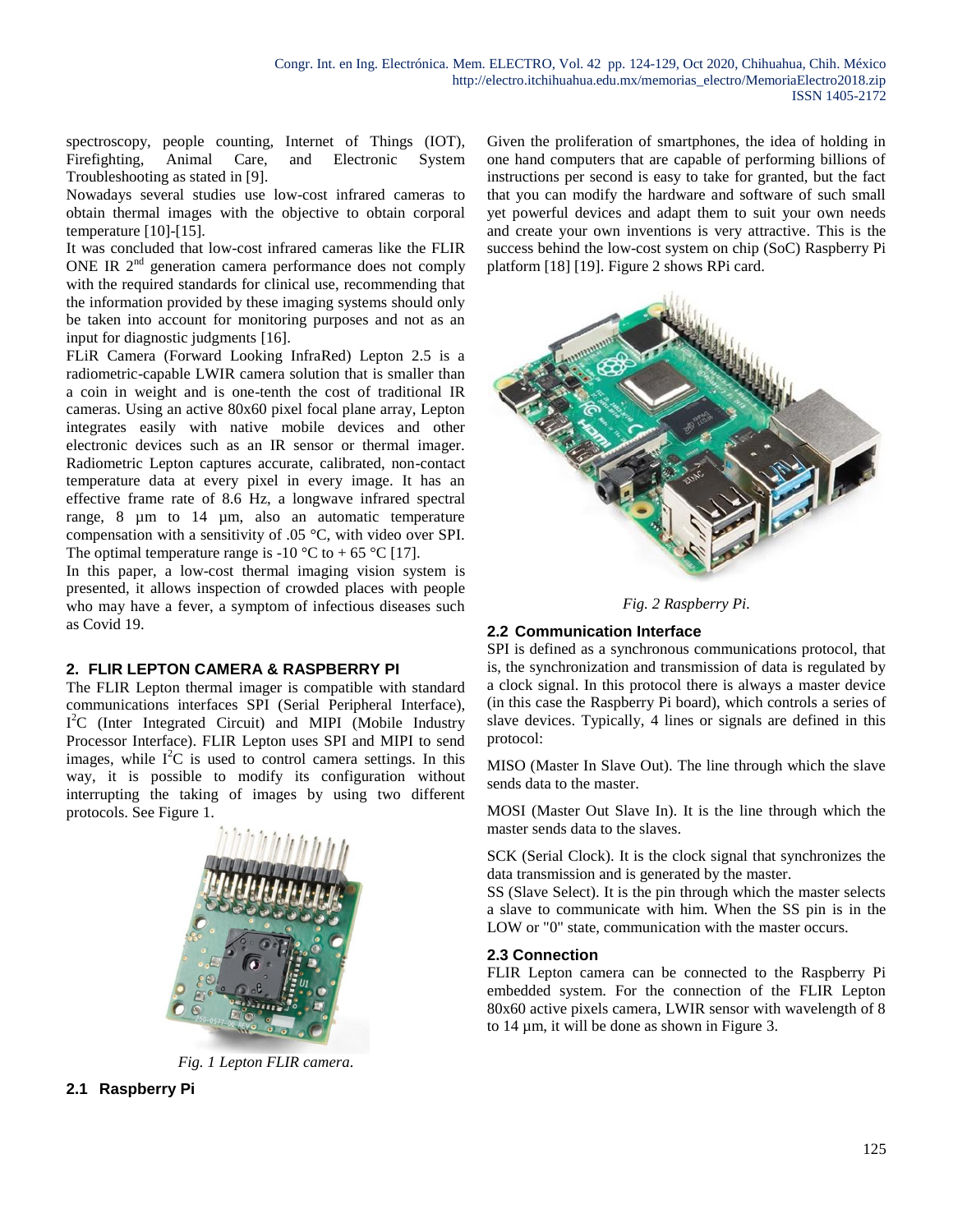



## **3. SOFTWARE DEVELOPMENT**

The ability of Raspberry Pi to run a general-purpose embedded Linux operating system makes the platform accessible, adaptable, and powerful. One of the embedded Linux distribution is Raspbian, it contains a set of software programs and tools that makes the RPi works [18].

## **3.1 Qt**

Qt is a powerful cross-platform development framework that uses standard C++. It provides libraries of C++ code for GUI application development and for database access, thread management, networking, and more. Importantly, code developed under this framework can be executed under Windows, Linux, Mac OS X, Android, IOS, and on embedded platforms, such as RPi. Qt can be used under open source or commercial terms and it is supported by freely available development tools, such as qmake and Qt Creator. The capability and flexibility of this framework make it an ideal candidate for GUI applications that are to run directly on the RPi, or on devices that control the RPi [18] [20].

The libraries of Qt are characterized by being independent of the platform where they are run and that allow graphical interfaces (GUIs) to be generated quickly and easily for many operating systems, including the embedded system Raspberry Pi. It has a multiplatform free software integrated development environment (IDE) called Qt Creator.

Its characteristics include:

- a) It has an advanced C++ code editor.
- b) It provides an integrated GUI and a form designer.
- c) Tools for project management.
- d) Context sensitive help.
- e) Contains a visual debugger
- f) Code highlighting and autocompletion.

Figure 4 shows Qt logo.



### **3.2 Signals and Slots**

Qt has an event-driven programming model that enables events and state changes to be interconnected with reactions using a mechanism termed signal and slots. The slot, which is somewhat like a callback function, performs a user-defined function when it receives a signal. Importantly, the signals and slots mechanism can be applied to non-GUI objects; it can be used for intercommunication between any object that is in any way derived from the QObject class [18]. Signals and slots provide a powerful mechanism that is possibly the most unique feature of the Qt framework and used by Lepton camera software.

### **4. LEPTON MODULE**

The FLIR Lepton camera requires the installation of a software module that contains the necessary libraries for its operation, it is written in the C++ programming language and contains the Qt framework, it is called LeptonModule [21].

#### **4.1 Lepton Module Libraries**

SPI. Enables the Peripheral Serial Interface where the mode, the number of bits per word and the data reading speed are already established.

Lepton\_I2C. Communication with the FLIR Lepton camera requires the opening of a compatible communication port, this code allows the opening of the port where the interface is specified, the desired baud rate and returns a port descriptor to use with all the other APIs from the SDK library.

The Automatic Gain Control (AGC) algorithm converts the full-resolution (14-bit) thermal image into a contrast-enhanced image suitable for display is a histogram-based nonlinear mapping function.

LeptonThread. This source file contains the main algorithm of the project since here the image is built and the format is established for it, the SPI port is enabled, data obtained by the I²C interface is read so that they can be stored in an 80x60 digital matrix. To perform a new data reading, a waiting time must be established which is 750 msec.

Through the I²C interface the camera sends integer values from its 14-bit converter, these values are in the range 0 to 16384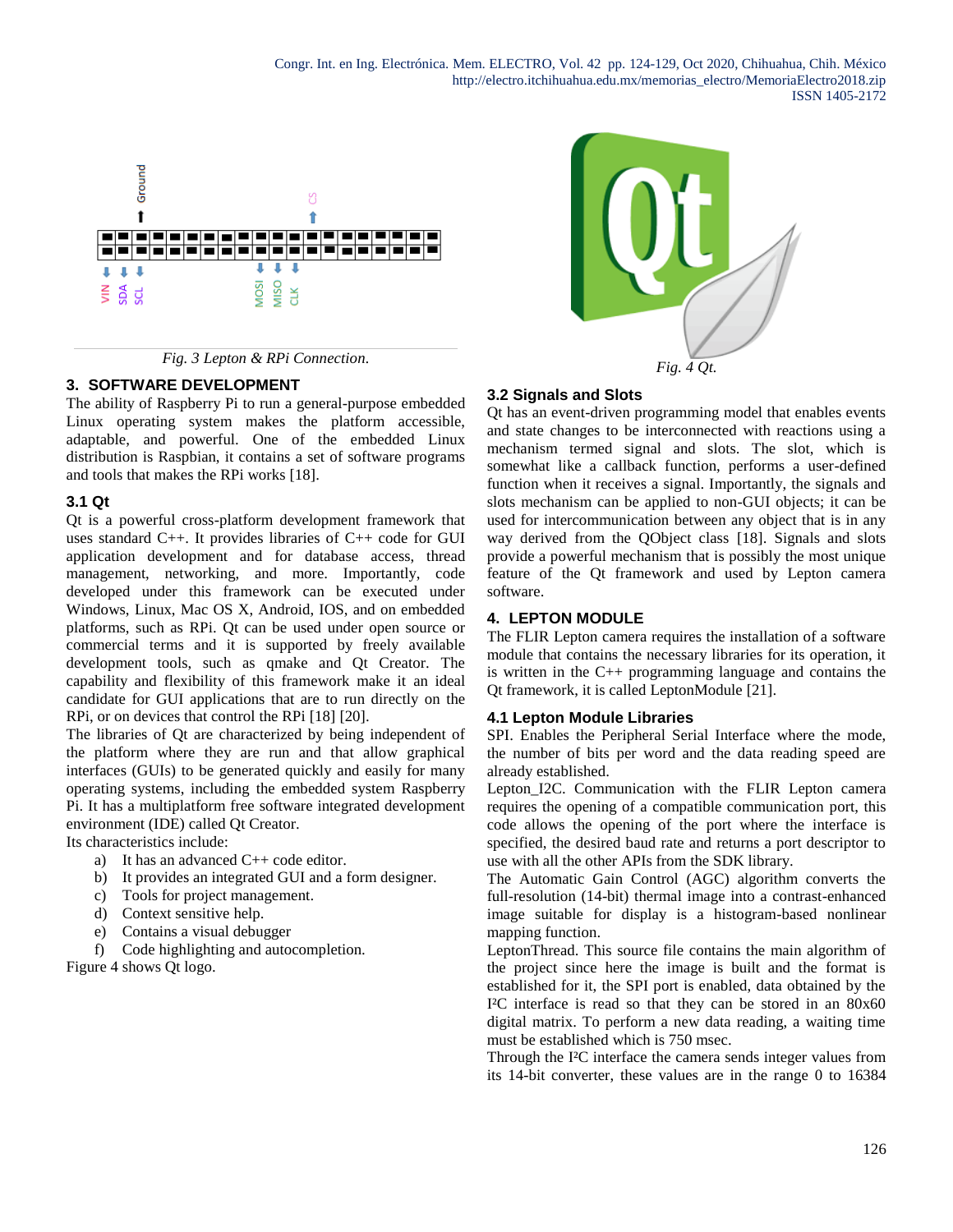$(2<sup>14</sup>)$ , these are stored in a variable called "value" to compare them with the variables "value1", "value2" and "value3" to subsequently obtain the 3 maximum temperature values in the scene.

For each of the 3 maximum values of the converter, its coordinates  $(X, Y)$  are obtained. In Equation  $(1)$  the coordinates  $(X_1, Y_1)$  for "value1" are shown.

$$
(X_1, Y_1) \tag{1}
$$

The Euclidean Distance (*ED*) between the 3 maximum values is obtained in Equation (2).

$$
ED = \sqrt{(X_1 - X_2)^2 + (Y_1 - Y_2)^2}
$$
 (2)

At the end of the algorithm shown in Figure 5, the variables: "value1", "value2" and "value3" contain the 3 maximum conversions with a sufficiently separated threshold "*D"*.



*Fig. 5 Getting 3 hottest and separated temperatures.*

The lepton\_temperature() function returns the ambient temperature perceived by the Lepton camera. The values obtained from the converter are scaled by 100 in Kelvin degrees, so it is necessary to apply Equation (3) to obtain the ambient temperature in Kelvin.

$$
TI = 0.01 * lepton\_temperature()
$$
°K (3)

The ambient temperature is assigned to the mid-range value of the 14-bit converter, that is, 8192  $\left(\frac{2^{14}}{2}\right)$  $\frac{1}{2}$ ), the thermal scene average. In Equation (4) this assignment and the conversion to Centigrade degrees are made.

$$
T1 = TI * \frac{value1}{\frac{2^{14}}{2}} - 273.15 \qquad \text{°C}
$$
 (4)

The same is done for the other 2 objects (T2 and T3).

#### **5. RESULTS**

A Raspberry Pi-based embedded system with a 7" 800 x 600 pixels color LCD touch screen was integrated to host the FLIR Lepton camera. The system is small but sufficient to display thermal images.

The system contains the Raspberry Pi 4 Broadcom BCM2711, Quad core Cortex-A72 (ARM v8) 64-bit SoC 1.5GHz, 4GB LPDDR4-3200 SDRAM, with Raspbian Buster operating system in 32GB MicroSD class 10 memory, with the Touch screen 7", 800 x 600 pixel resolution, 24-bit color, 70° viewing angle and capacitive touch, assembled in a cabinet (SmartiPi Touch) with space for the 7" screen and camera module for Raspberry Pi. See Figure 6.



*Fig. 6 Lepton + RPi + 7" Touchscreen + SmartiPi Touch.*

The thermal image acquisition system is available to the community to monitor people with fever, a symptom of the disease caused by Covid 19. The system can be used in crowded places such as: hospital waiting rooms, classrooms, supermarkets, banks, offices of official and private agencies, etc.

Figure 7 and 8 show the system making its skin temperature measurement.

Figure 9 shows a two-target skin temperature measurement.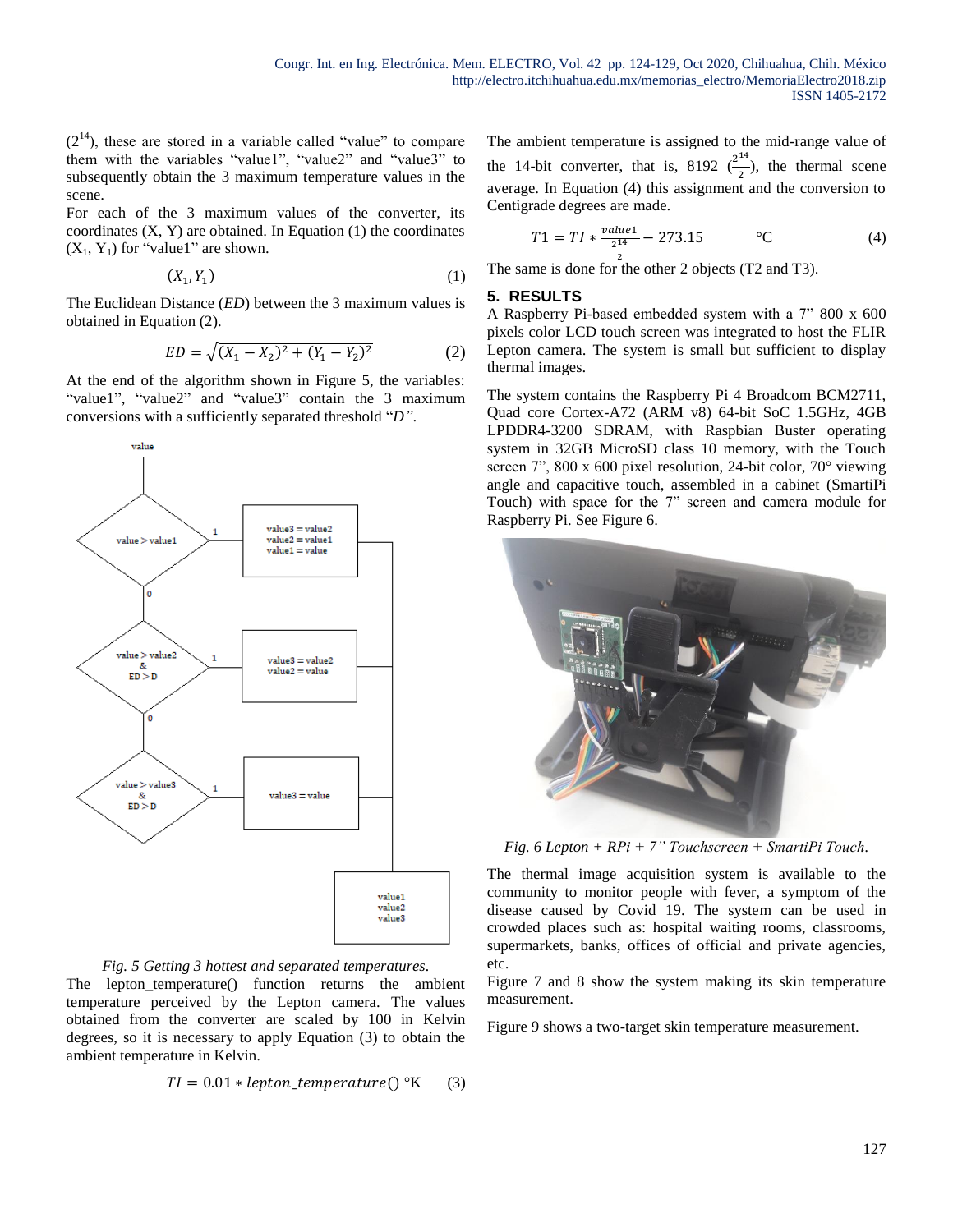

*Fig. 7 Skin temperature measured with the system.*



*Fig. 8 Other skin temperature measurement.*



*Fig. 9 Two-target skin temperature measurement.*

## **6. CONCLUSIONS**

The FLIR Lepton camera and Raspberry Pi 4 were selected as the main components of a system to detect an infrared radiation source and data processing.

By means of analysis and tests, the values of the Lepton temperature converter were obtained, these contain the emissivity factor of a real scene.

The use of the Raspberry Pi as the central processing unit in conjunction with the Qt programming environment allowed the implementation of a low-level artificial mink system facilitating communication between the components of the device.

The device was evaluated in different scenarios where possible applications in the industrial area could be seen, since, according to the needs of the users, adaptations can be made based on the images captured and the obtained temperature values.

The system has the ability to display the temperature of up to 3 people, the interest is those people who exceed 37.5 °C; this, in crowded places such as hospitals, schools, shopping malls, government institutions, etc., displaying the information obtained in real time on a 7" color screen.

Being a non-invasive prototype, it prevents operators from having direct contact with people, the measurement is made discreetly, thus the contagious agent is not spread. The prototype's portability, easy handling, easy configuration, and low cost allows the detection of people who present body temperatures above the considered healthy standard, leading them to deeper medical examinations.

In addition, its functionality can be adapted to other activities that organizations require, when the contingency has ended, for example, clinical analysis, facility security, etc.

#### **Acknowledgements**

The authors are grateful for the Medical and Administrative Advice of the personnel of the Obstetrics-Gynecology Hospital of Cd. Cuauhtémoc, Chihuahua, under the agreement **2020061**.

#### **7. REFERENCES**

- [1]. A. E. Gorbalenya, S. C. Baker, R. S. Baric, R. J. de Groot, C. Drosten, A.A. Gulyaeva, J. Ziebuhr. (2020, April 10). *Severe acute respiratory syndrome-related coronavirus: The species and its viruses – a statement of the Coronavirus Study Group.* Retrieved from Cold Spring Harbor Laboratory: doi: [https://doi.org/10.1101/2020.02.07.937862.](https://doi.org/10.1101/2020.02.07.937862) visited: 05- 18-2020.
- [2]. World Health Organization. (2020, April 11). *Coronavirus disease 2019 (COVID-19).* Retrieved from Situation Report – 80: [https://www.who.int/docs/default-source/coronaviruse/situation](https://www.who.int/docs/default-source/coronaviruse/situation-reports/20200409-sitrep-80-covid-19.pdf?sfvrsn=1b685d64_4)[reports/20200409-sitrep-80-covid-19.pdf?sfvrsn=1b685d64\\_4.](https://www.who.int/docs/default-source/coronaviruse/situation-reports/20200409-sitrep-80-covid-19.pdf?sfvrsn=1b685d64_4) visited: 05-18-2020.
- [3]. R. Lu, X. Zhao, J. Li, P. Niu, B. Yang, H. Wu, W. Chen. (2020, April 11). *Genomic characterization and epidemiology of 2019 novel coronavirus: implications for virus origins and receptor binding.* Retrieved from The LANCET: [https://www.thelancet.com/journals/lancet/article/PIIS0140-](https://www.thelancet.com/journals/lancet/article/PIIS0140-6736(20)30251-8/fulltext?fbclid=IwAR126TSfMBJ2J5AESif6hv40AFRTfVE8zLY34el8BWt9m1MyU1g6tiQ6qAA) [6736\(20\)30251-](https://www.thelancet.com/journals/lancet/article/PIIS0140-6736(20)30251-8/fulltext?fbclid=IwAR126TSfMBJ2J5AESif6hv40AFRTfVE8zLY34el8BWt9m1MyU1g6tiQ6qAA) [8/fulltext?fbclid=IwAR126TSfMBJ2J5AESif6hv40AFRTfVE8zLY34el](https://www.thelancet.com/journals/lancet/article/PIIS0140-6736(20)30251-8/fulltext?fbclid=IwAR126TSfMBJ2J5AESif6hv40AFRTfVE8zLY34el8BWt9m1MyU1g6tiQ6qAA) [8BWt9m1MyU1g6tiQ6qAA.](https://www.thelancet.com/journals/lancet/article/PIIS0140-6736(20)30251-8/fulltext?fbclid=IwAR126TSfMBJ2J5AESif6hv40AFRTfVE8zLY34el8BWt9m1MyU1g6tiQ6qAA) visited: 05-18-2020.
- [4]. X. Li, Y. Song, & J. Cui. (2020, February 9). *Bat origin of a new human coronavirus: there and back again.* Retrieved from life.schichina.com: